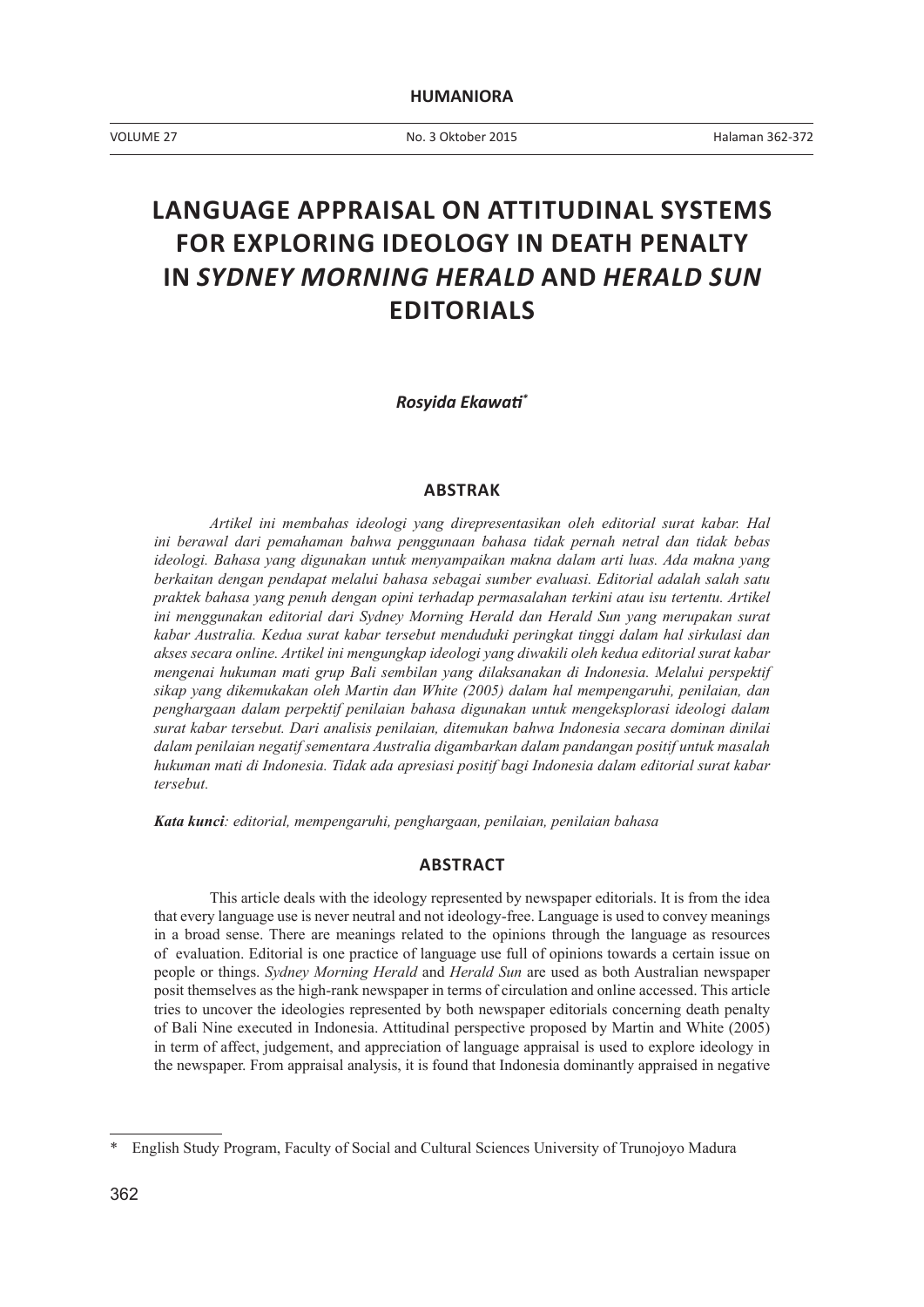judgement while Australia is portrayed in positive view for the issue of death penalty in Indonesia. There is no positive appreciation for Indonesia in both newspaper editorials.

*Keywords: affect, appreciation, editorial, judgement, language appraisal*

## **INTRODUCTION**

Media is one of the effective and efficient channels of disseminating information. Printed and online media nowadays provide information or ideas for society from various perspectives. So, media can contribute significantly to shaping our worldviews towards other societies and cultures. In expressing opinion on people, things, and situations, of course, the writer or journalist uses a certain language. As a language is never neutral and not ideology-free, language can be a power to dominate others. It is the language that is used to convey a broad sense of meaning through the social, political, and historical conditions. Then, there are meanings related to the opinions through the language as resources of evaluation or appraisal in language.

Appraisal framework is a particular approach to exploring, describing, and explaining the way language is used to evaluate, adopt stance, construct interpersonal positions and relationships. From three kinds of appraisal resources proposed by Martin and White (2005), attitude plays an important role in the expression of interpersonal meanings of language. It refers to a way that we behave towards someone or in a particular situation, especially when this shows how we feel. This article deals with the expression of interpersonal meaning in the area of media discourse, particularly focusing on newspaper editorials discourse.

Media are usually understood to refer to the broadcasting agency of the press, radio, and television that have become true media for dissemination of information in a globalized world. Newspapers, which is the main product of the print media, have a variety of consumer and distributed to a wide audience with different aspects and become a point of attraction to the reader. These parts of newspaper include the feature pages, page column, front page, sports, and editorial columns.

In details, editorial is a column written by the editor expressing his opinion on a particular topic of interest (Imhonopi and Urim, 2004: 189).

This is because it shows the three main issues (1) indent editorial written by the editor; (2) it is an expression of the editor's opinion representing media organizations; and, (3) it is about a specific topic of interest that can be a focus of local or international society. So, the editorial page is a commentary on the key issues and sensitive has been previously discussed in the report. The purpose of the editorial is primarily to express and construct public opinions (van Dijk, 1996)

Medubi (2007: 116) provides certain features of the editorial and the language and editorial style. Among the features are: a) it must be simple so that it is easy to understand; b) it should also have aesthetic appeal; c) it should adopt the high notes, for example printed in bold type and use a wider column; d) it provides enlightenment on issues; e) it indicates completeness in the sense of presenting the issues studied; f) it is represented on the position of knowledge. There is an emphasis on editorial core functions that they serve the interests of society in terms of socio-political and economic. As a wrap up, the views of the editorial as Storall (2005:7) view is important because many journalists consider that the news, business, sports and features as a function of the newspaper, then the editorial page, however, is the soul of the newspaper.

Foremost, this article evaluates the strategies used by newspaper editors in expressing an idea of a certain issue or topic. This system of evaluation, Martin and White's (2005) Appraisal Framework, forms the basis of the interpretation of the data by adding amendments, offering a more robust conceptualisation where interpersonal meaning in media discourse can be seen. As well as providing an interpretation of evaluative meaning, this article provides a comparison between two Australian newspaper editorials on death penalty of Bali Nine in Indonesia. It will be analysed from their meaning patterns compared both within and across each newspaper. This allows us to determine the strategies employed within each newspaper as well as the kind of community of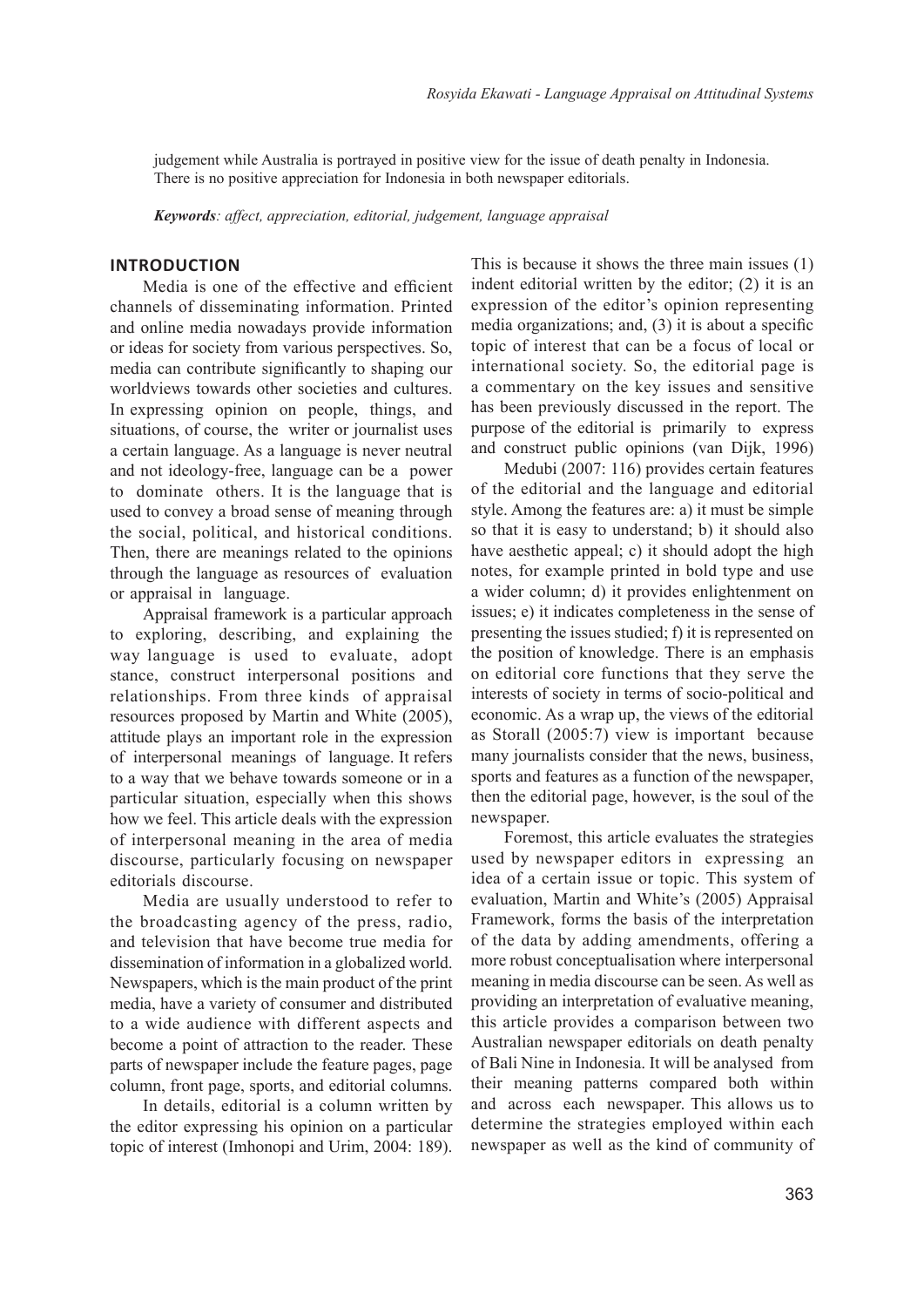feeling constructed by them through the media and editorials discourse that they employ.

The death penalty execution for Bali Nine has provoked the Australians and so far influenced the relationship between Indonesia and Australia. Australia is in the position of opposing such kind of capital punishment. Various ways of Australians expressing their feeling on the policy of death penalty through some protests toward Indonesia have emerged. From that, it is worth to analyze the language used by the Australian newspaper editorials in presenting the attitudinal systems towards the death penalty execution in Indonesia for exploring ideology in the newspaper. For more spesific, the objectives of the study are to analyze the ideology of the media and the linguistic strategy used in representing their ideology.

#### **THEORETICAL REVIEW**

One of the ways to understand ideology from linguistic point of view is through Systemic Functional Linguistics (SFL). It is a theory of language which highlights the relationship between language, text and context (Halliday & Hasan, 1989). It is also a functional theory of language which describes how people use language to make meanings in context (Halliday & Matthiessen, 2004). In this sense, systemic means meaning making or sense making in context and functional means a description of language functions.

Coffin (2001) also theorizes that Systemic Functional Lingusitics (SFL) is primarily a linguistic theory that concerns with the effect of culture and society of language.The theory argues that all of the speakers are affected by socio-economic systems in which they live and also the role they occupy in the system. Fowler (1986: 148) provides examples such as birth, family, school and social groups affiliated, together with patterns of interactions and limitations related experiences with them as the evidences of the claim. Thus each speaker creates language action, making linguistic choices bounded by semantic repertoire provided by their personal and cultural or social experiences. A text, then, provides the reader with a view of the world as seen or understood by the writer or speaker.

Within Halliday's SFL perspective, language as a social phenomenon is functional (Haratyan, 2011). In general, SFL takes a functional orientation

which means that a focus on what language does is more important than looking at its structure. So, it concerns with the mechanism of text structure, function and meaning of language. It begins an analysis of language in social context where a particular lexico-grammatical choice is constructed under the influence of the social and cultural context. In SFL, meaning is achieved through the linguistic choices where the words are arranged in a clause or text.

In SFL, the ways in which human beings use language are classified into three categories known as metafunctions (Bloor and Bloor, 2004: 10-11). They are ideational, interpersonal, and textual metafunctions. The ideational metafunction is classified into two subfunctions: the experiential and the logical. In this category, language is used to organize, understand and express our perceptions of the world and of our own consciousness. The experiential is largely concerned with content or ideas. The logical is concerned with the relationship between ideas. Within interpersonal metafunctions, language is used to enable us to participate in communicative acts with other people, to take on roles and to express and understand feelings, attitude and judgements. Then, when language is used to relate what is said (or written) to the rest of the text and to other linguistic events, and to relate the use of language to organize the text itself is known as the textual metafunction. Each function has its own developmental framework as a tool for a deeper understanding of language.

According to Halliday (2000), the interpersonal metafunction concerns how the language to realize the dynamic meaning of the language to show the relationship between the speaker and the hearer, and how to use language to express one's attitude and to influence the hearers. This metafunction attempts to explore the ways in which language is used for the evaluation of the attitude of the discourse producers. It provides techniques for systematic analysis and evaluation of the speaker's or wtiter's attitude operates throughout the text. Then, it deals with the social function of these resources, not only as a means of discourse of individual producers to express their feelings but as the means by which they are involved with social value-determined position and adjust to social subjects of their position.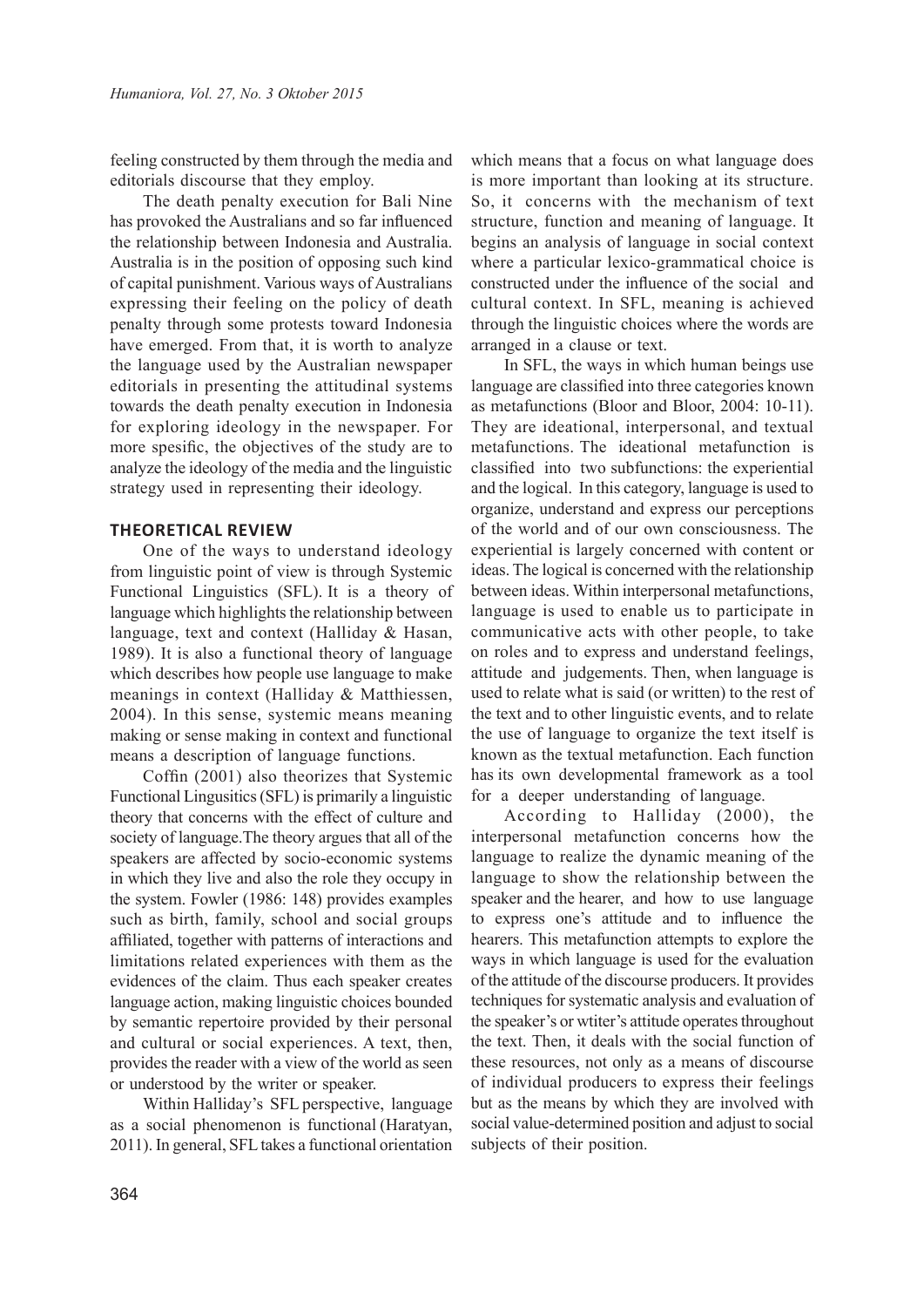In addition, the interpersonal meaning helps to establish and maintain social relations. The individual is identified and reinforced in this aspect by enabling him/her to interact with others by expression of their own individuality. Our role relationships with other people and our attitudes towards others are often expressed by interpersonal meaning. This line of meaning in a clause comes from the clause serving as an exchange (Halliday, 1994:66; Halliday and Matthiessen, 2004: 105).

The interpersonal metafunction refers to the state in which the speaker uses language as the means of his own intrusion into the speech event (Halliday, 1971: 333). Here, it includes the expression of his own comments, attitudes and evaluations (Clark 2007: 151), and also the relationship that he sets up between himself and the listener in particular, the communication role that he/she adopts of informing, questioning, greeting, persuading, and the like. A framework that has been developed by Martin and White (2005) to investigate and analyze language function, in particular for interpersonal meanings, is language appraisal framework.

Appraisal framework, which was put forward by James Martin at the beginning of the 1990s, is an extension of Halliday's Systemic Functional Linguistics. It serves as an analytical tool to get a better understanding of some issues which associated with evaluative resources and the negotiation of intersubjective positions,opening a new area of interpersonal meaning (Liu, 2010). It is one of three major discourse semantic resources construing interpersonal meaning (Martin & White, 2005: 34).

Language appraisal is categorized into three domains, namely attitude, engagement, and graduation. Attitude is concerned with our feelings, including emotional reactions, judgements of behavious and evaluation of things. Engagement deals with sourcing attitudes and the play of voices around opinions in discourse. Graduation attends to grading phenomena whereby feelings are amplified and categories blurred.

Attitude, which refers to the positive or negative assessment of a person, place, thing, or matter, involves three semantics sphere in interpreting emotions, ethics, or aesthetics (Martin

& White, 2005). For example, I can claim that I am very happy with the article, that the writer is skillful, or that of piece of writing is strong. The difference is in what is assessed - the reaction of my own to write, the behavior of the author, or the writing itself.



Affect concerns with resources to interpret emotional reactions, for example the feeling of shock in relation to a particular event. This relates to express positive and negative feelings, such as happy or sad, confident or anxious, interested or bored. Martin and White (2005: 46) classify affect into affect as quality, affect as a process, and affect as a comment. Affect as quality deals with the description of the participants (teachers happy), attribution of participants (teachers happy), and manner of process (teacher left happily). Affects as process deals with mental processes (he missed) and affective behavior (child crying). Meanwhile, affect as comment refers to desiderative (*happily*, they had to go).

Judgement relates to resources to assess the behaviour according to various normative principles. It deals with the attitude toward the behaviour, which we admire or criticize, praise, or condemn. Classification of judgment is social esteem consisting of normality, capacity, and tenacity and social sanctions consisting of veracity and propriety.

Appreciation involves the evaluation of semiotic and natural phenomena, according to the ways in which they are valued or not in a particular field. It can be divided into reaction, composition, and valuation. Reaction is related to affection; composition is related to perception; and valuation is related to cognition.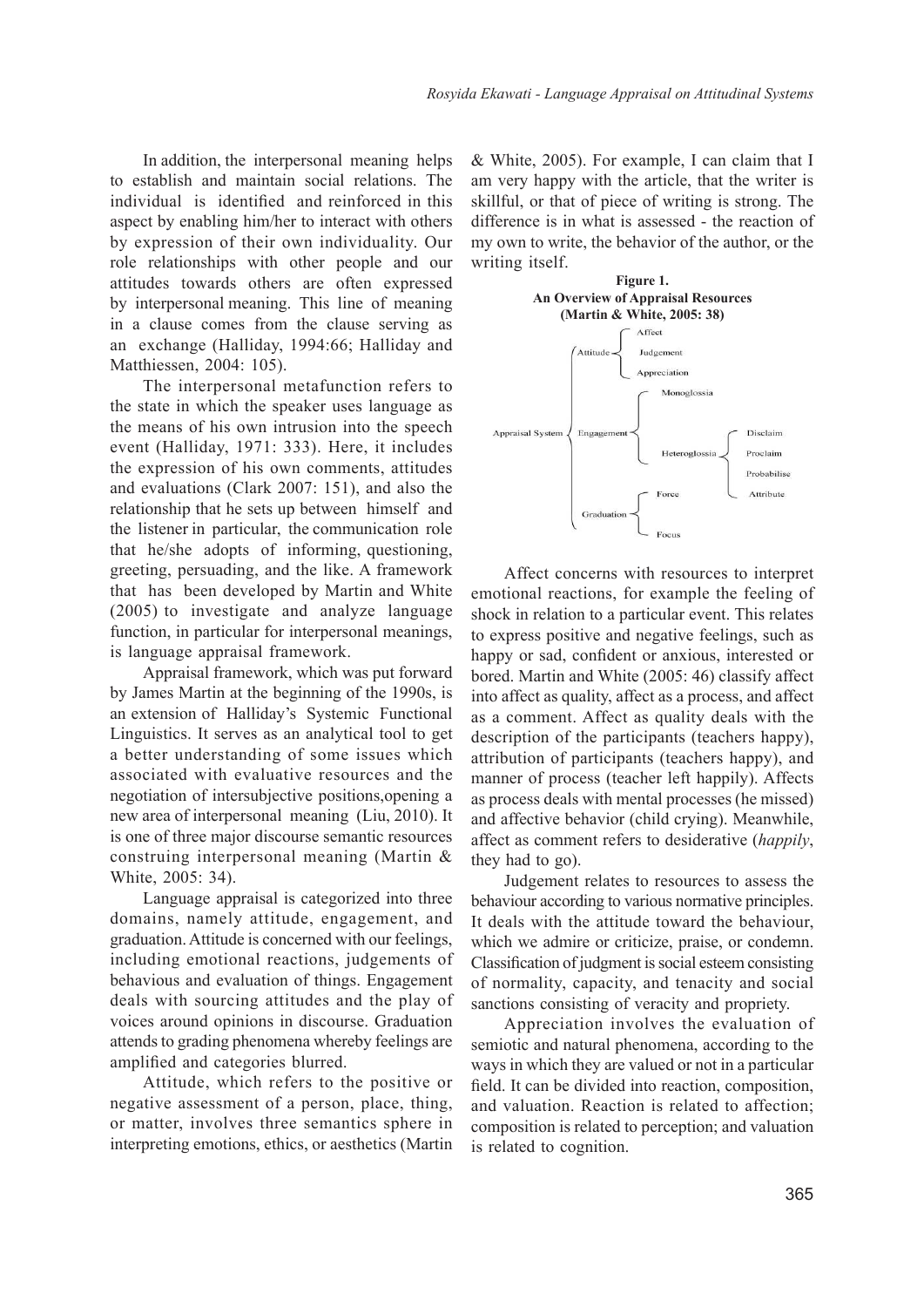# **METHODOLOGY**

This study is descriptive qualitative to deal with the complexities of meanings in social contexts. Qualitative research concerns with the collection, analysis and interpretation of data in order to gain insights into a particular phenomenon of interest (Gay et al., 2006). Because the primary goal of qualitative research is understanding, the researcher is the primary instrument for data collection and analysis. Source of the data is Australian newspaper editorials, *Herald Sun* (HS) entitled *Death stalks the Bali Two* and *Sydney Morning Herald* (SMH) entitled *Mankind diminished by barbarism in the cause of political expediancy*. They are from different group owners but on the high rank position for both circulation and online accessed. The data are in forms of words or phrases of the editorials. The analysis starts by reading the editorials, from the first part to the last one, to facilitate recall of the highlight contents. It is text-based analysis that means the analysis is per text. Finishing each text, then make some kind of generalization from the editorials. The table is used to display the data of appraisal items, appraiser, categorization of the attitudinal systems, and appraised item. As the focus of the study is interpersonal metafunctions of the language used in newspaper editorials, interpretation and discussion are based on the theory of Systemic Functional Linguistics especially on the level of discourse semantic of appraisal on attitudinal perspective lead to the understanding of ideology of the newspaper.

## **DISCUSSION**

The system of attitude is presented in this section focusing on the two editorial texts of SMH and HS. It starts from the bottom-up, beginning with words or appraisal items and appraised items of each editorial. It is explained the attitudinal systems leading to the ideology on SMH and HS editorials. From the genre of editorials, often the editors of the newspaper share their emotions, pass judgment and give valuation about relevant people, things and states of affairs as well. Therefore, attitude is a prominent point to realize the interpersonal meanings which comprises affect, judgment and appreciation.

Text 1. SMH editorial: *Mankind diminished by barbarism in the cause of political expediancy*

## *Affect Analysis*

SMH entitled its editorial *Mankind diminished by barbarism in the cause of political expediancy* which refers to the death penalty execution of the two Australian on 29 April 2015 who convicted for smuggling 8.3 kg of heroin valued at around 3.1 million US dollars from Indonesia to Australia.

Affect analysis within the SMH editorial mostly describes the emotional feeling of the Australian toward the death penalty of 'members' of Bali Nine, Andrew Chan and Myuran Sukumaran. Embodied in negative affects of their feelings, such as fear, doubt, and angry. There are no positive affects representated in the SMH editorial for both Indonesia and Australia.

Knowing the death penalty execution of two Australians, Chan and Sukumaran, Australians in general have the same feeling as them. They are in the worst fears as the execution is considered to be one of the evil things they have faced along their lives. None they feel such the inscribed feeling before.

(1) Australians awoke on Wednesday to their worst fears, to realise the evil that men do still extends to the apparatus of state. (SMH)

It indicates that they are not happy with the evil deeds. From the co-text of the word 'awoke', it means they just realized what happened to the two Australians is fully frightening because of the evil of the apparatus of state. The apparatus of state refers to Indonesian government that penalize the two Australians the death sentence. Further, the Australians also feel unsatisfied on the capital punishment to Chan and Sukumaran. They are angry on the decision of executing them. They ask for retribution, although they realize that it is not easy to do it.

(2) The *Herald* understands that many angry Australians will want retribution, but blaming the Indonesian people will not achieve anything. (SMH)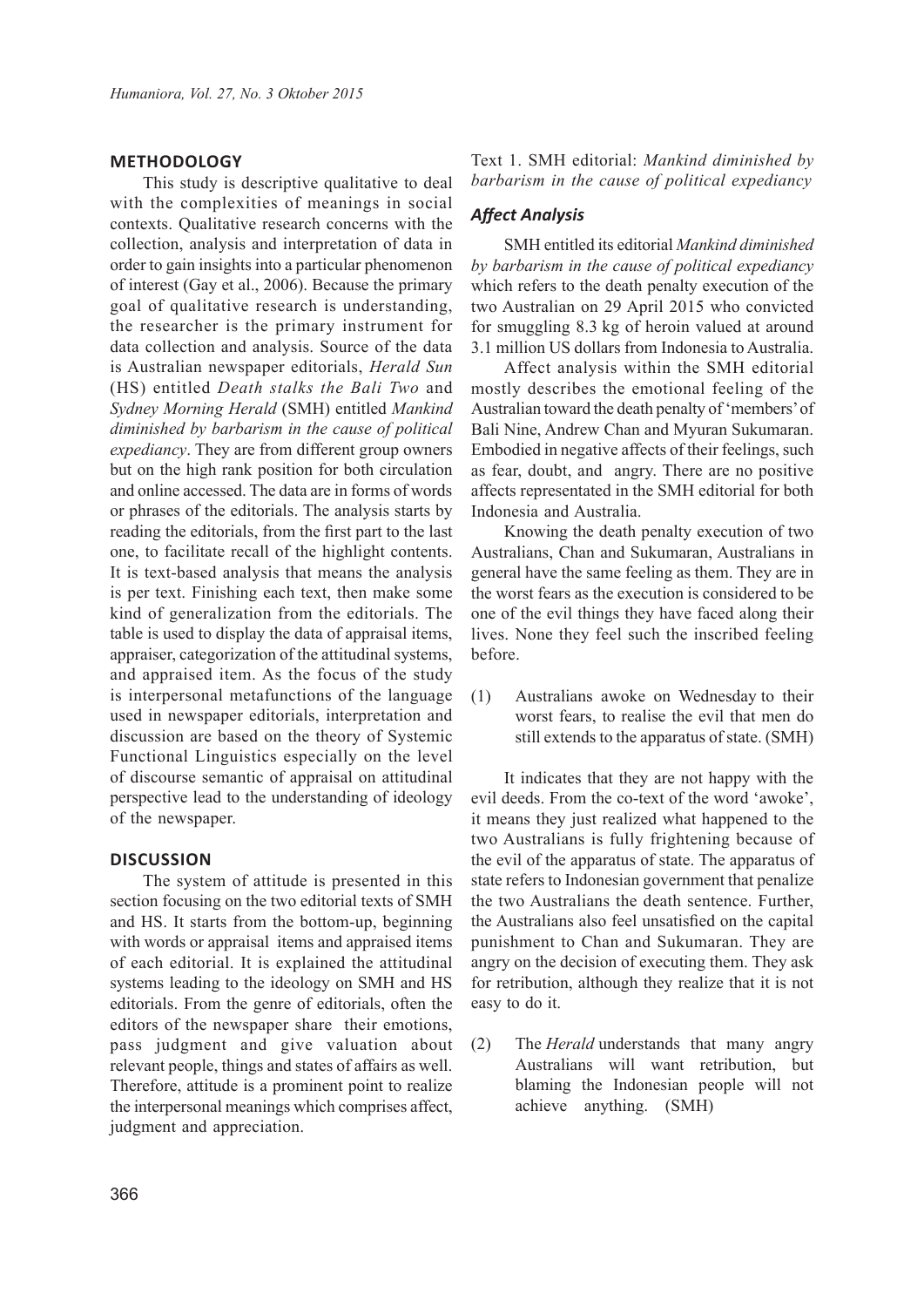Instead of the Australians feelings on the execution, the defendants also have the negative affect for unhappiness on what they will face in their near future life. They replete with doubt on the death sentence they got. They feel hesitant on the process that has already been undertaken. It is fair if the process of clemency appeals and process of execution are what make them feeling doubtful. The appeals by Andrew Chan and Myuran Sukumaran are rejected by the Bali high court and many times for clemency appeals are rejected by the Indonesian presidents.

(3) The process by which these sons, brothers and mates were sentenced to death remains replete with doubt. (SMH)

The death execution done to Chan and Sukumaran and for this matter, Australia cannot avoid it. Then, the only desire toward every nation that commits on capital punishment, SMH suggests the Australian government to holding each other and with other global institutions to end such kind of executions.

## *Judgement Analysis*

Judgement analysis deals with social esteem and sosial sanction, both with positive and negative perspectives. In this matter, it is kind of judging people's character both positive and negative and they may be judged explicitly or implicitly (Martin and White, 2005). Judging people's characters can be divided into personal (e.g. admiring, criticizing) and moral judgment (e.g. praise, condemnation). The judgement appraisal goes to Mr. Joko Widodo, Indonesian government, Indonesia as a nation, Australians, Andrew Chan and Myuran Sukumaran, death punishment, Tony Abbott and SMH itself.

#### **a. The judgement system of capacity**

These are resources we utilize to evaluate someone's skill, strength, and/or aptitude for carrying out certain social tasks. Negative judgement of capacity toward Joko Widodo as the president of Indonesia is inscribed in the editorial.

(4) The Indonesian President has shown himself incapable of the most basic human responses: mercy and compassion. (SMH)

Through a certain extent of the process of presidency, he shows that he is not capable in rendering human need. SMH evaluates that he has no capacity to fulfill the basic need of humanity. It is valued that as the president, he is obliged to be merciful to human. Within the editorial column, the statement is delivered twice. It can be to emphasizing the real capability of the president.

Instead of the negative capacity of the president personally, Indonesian government and Indonesia as a nation is also appraised witihin social esteem to have negative capacity or incapable in sentencing the Australian defendant, Chan and Sukumaran. There is a gross error of the Indonesian government to make kind of judgement to them. Capital punishment is not fair as SMH states the two men have already done a lot of things as the compensation of their errors.

Furthermore, Indonesia is judged to have another negative capacity in reviving execution. The wrong decision is made by the Indonesian government for denying the clemency for the people who have changed for almost a decade. The words such as 'culpability' and 'simply wrong' are the evidences that SMH appraises Indonesia government incapable to provide justice for those who sentenced in court but already changed for the time being.

- (5) Indonesia's culpability in reviving executions for convicted drug criminals and denying the Australian pair clemency is no better nor worse than the policies of China for killing political prisoners or indeed so many states in the US for killing murderers. (SMH)
- (6) It is simply wrong. (SMH)

Aside from that, Chan and Sukumaran are also appraised in negative capacity. They are criticized as criminals, drug criminal. Although it is mentioned as criminals, in reverse, they need justice by sending the clemency to the president.

# **b. The judgement system of tenacity**

Tenacity, another category of judgement that is attitudinal meanings we utilize to assess someone's determination to accomplish a particular piece of work. Tenacity also appears in the SMH editorial. There is only one tenacity expressed for evaluating the death execution.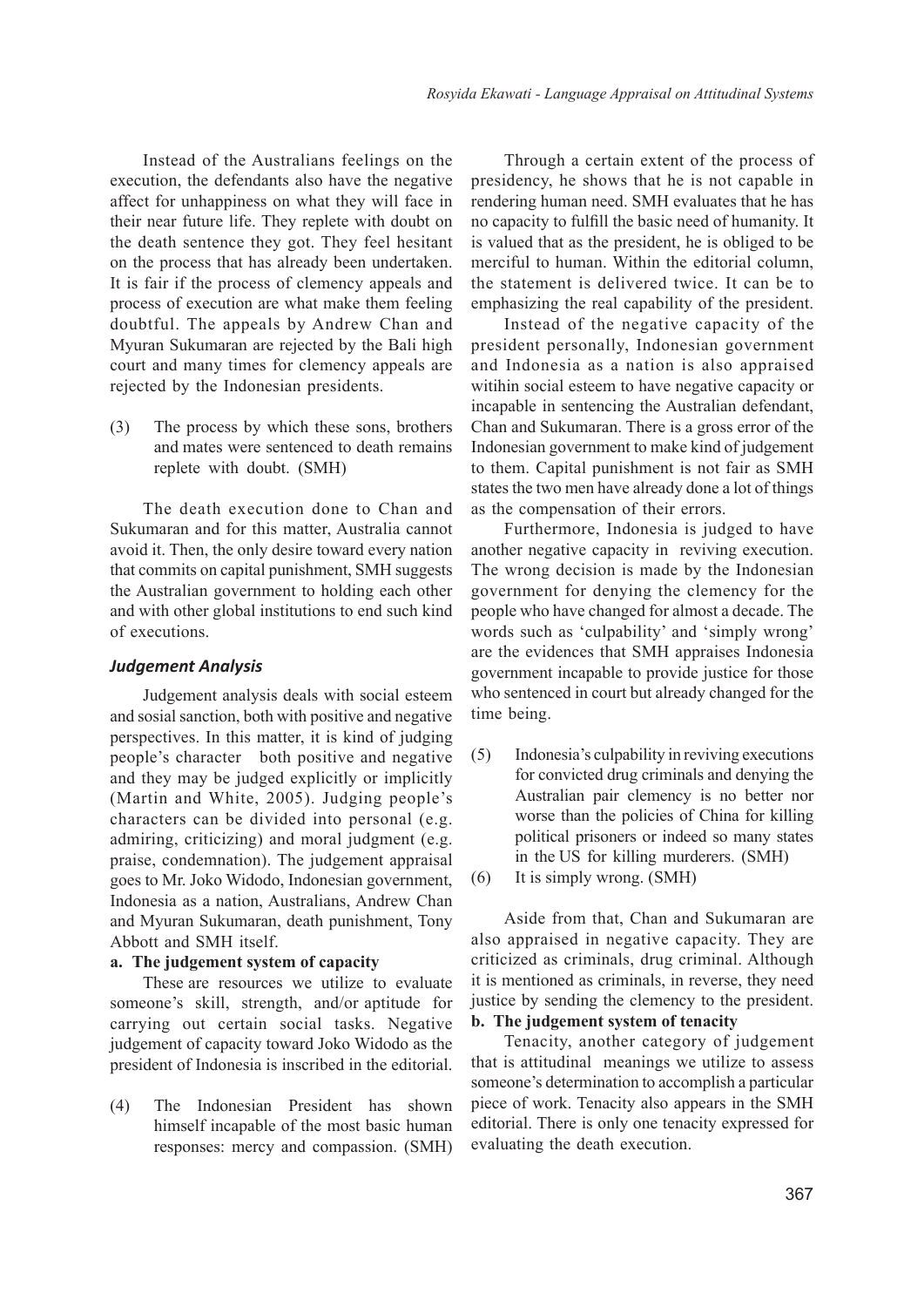(7) These were lives cut short and the potential for good extinguished for no reason. (SMH)

From that, it is understood that from SMH point of view it is unreasonable for the death execution. **c. The judgement system of veracity**

In the editorial, there is only one judgement of social esteem category of veracity. It is concerned with evaluations for assessing behavior that pertains to the moral domains of sincerity and honesty. That is, judgements of veracity are assessments we use to express how truthful and honest we think someone is. So, judgement of veracity deals with the truth. By stating '*The justification for killing offenders in the name of deterrence has been exposed as a fraud'*, SMH judges Indonesia to be a liar because any killing offenders is not true with any reasons including for precaution.

## **d. The judgement system of propriety**

It encompasses resources for evaluating behavior in terms of what is considered ethical or unethical by a particular community. In other words, values of propriety concern the social sphere of right-versus-wrong or good-versus-evil behavior, which most societies tend to punish with sanctions enforced by law. The judgement system of social sanction, propriety in this matter, is mostly negative in presenting the Indonesian president in specific or Indonesian government and nation in general.

Indonesia is cynically invoked as the evil, barbarism, cruel, inhumane, haphazard, and inconsistent. President Joko Widodo is regarded to be haphazard and inconsistent in conducting his duties.

- (8) Australians awoke on Wednesday to their worst fears, to realise the evil that men do still extends to the apparatus of state. (SMH)
- (9) Above all mankind has been diminished by yet another act of barbarism in the cause of political expediency. (SMH)
- (10) The process by which Indonesia has pursued these executions has been cruel and inhumane. (SMH)
- (11) The process by which Mr Joko has exercised his duties as a national leader has been haphazard and inconsistent. (SMH)

This assessment is offered as he pursues capital punishment for other citizens who have changed for long time. His inconsistency is showed when the Indonesian president also proposes an appeal for the Indonesian citizen who face death sentence in other countries. Meanwhile, the assessment of cruel and inhumane refers to the process of execution. The overall process and execution of capital punishement are called as the act of barbarism and evil.

In reverse, to assess the Australian Prime Minister, Tony Abbott, the journalist indicates him in positive judgement of propriety. All Abbot's efforts concerning the death execution of his citizen are right. He does not want to worsen any situation but keeping the communication with Indonesia. The purpose of Abbott' effort is to educate the Indonesian not to be inhuman, but what the Indonesians do must have values.

(12) But Prime Minister Tony Abbott is right: we do not want to make a bad situation worse. (SMH)

From that invoked judgement, clearly, the journalist intends to say that Indonesia is so far inhuman and everything they do is useless and unreasonable. Australia is claimed in positive way in which it is one step ahead comparing to Indonesia in term of humanity.

#### *Appreciation Analysis*

Appreciations are used for expressing positive and negative evaluations of texts, objects, entities, processes, or natural phenomena. Within this evaluation, Joko Widodo as the president of Indonesia also appraises in positive way of Indonesia, but editorial does not say so. Appreciations of the editorial deal with reaction, composition and valuation.

## **a. Appreciation system of reaction**

Reaction is related to affection (emotive). In the editorial, the evaluation of positive reaction goes to Australian diplomacy. The journalist indicates that what Australia do regarding to the execution is not niceties. It is a serious case that needs a serious diplomacy. The Australian government wants to show the whole-hearted effort to struggle for its citizen, so the Australian government withdraws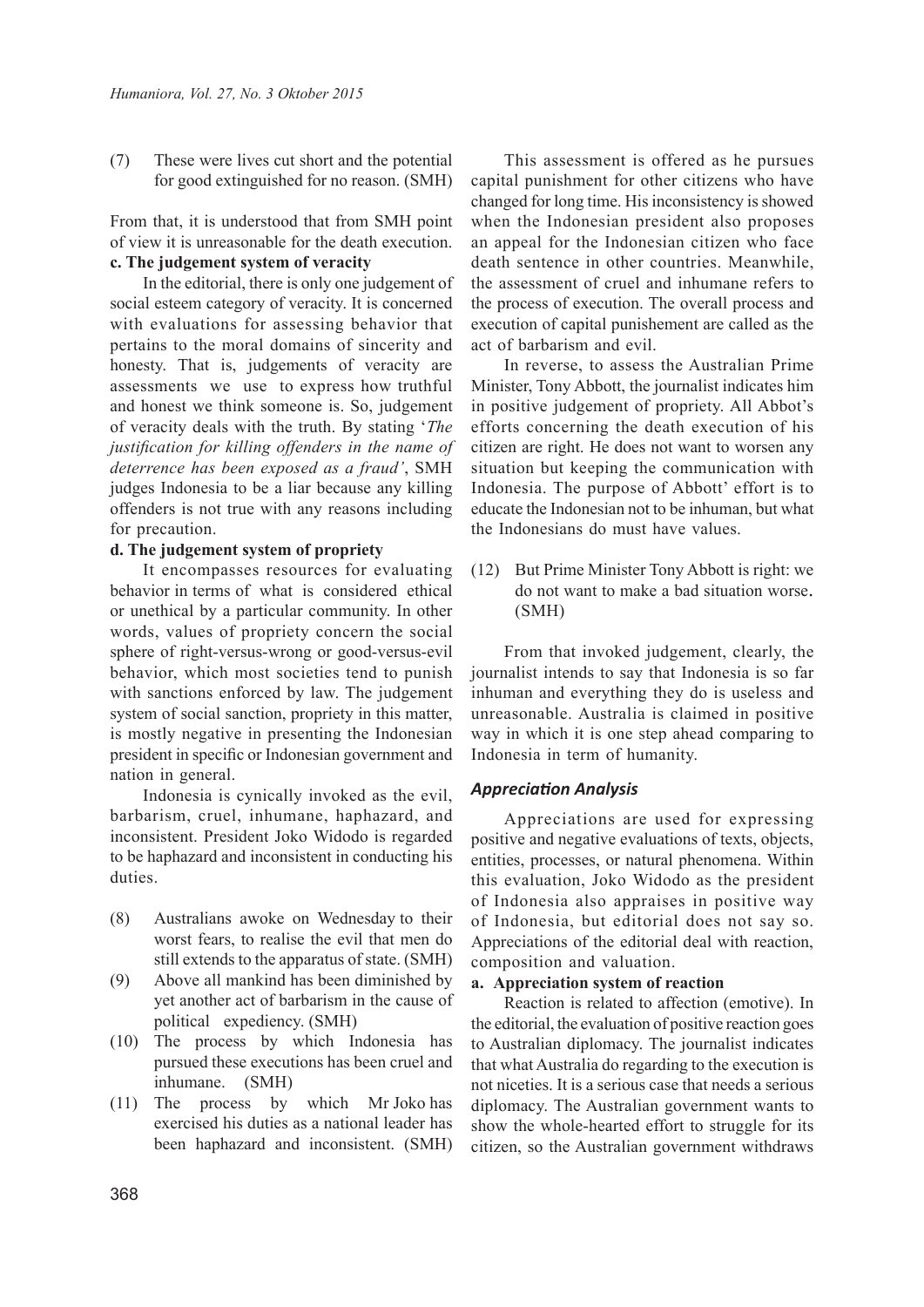the Australian ambassador from Jakarta unless Indoensia fulfill any requirements proposed by Australia. Then, if Indonesia does so, Australia guarantees that the relationship between both countries will be more trusting and constructive on the future.

Joko Widodo, the president of Indonesia is appreciated to be fail in every efford he pursues as the president. It is stated *'On every count, Mr Joko and Indonesia have failed.*' The negative appreciation of reaction proves that regarding the execution of death punishment is somehow wrong whatever its rationals.

#### **b. Appreciation system of composition**

Within this system, composition deals with the way we view the relationship of proportion between the different parts that compose an entity. It is related to perception or our view of order. There is only one appreciation component of composition appears in the editorial. It is used to assess the death execution policy in Indonesia comparing to policy of other countries. It is no better no worse comparing to China and US. So, from the statement in the editorial, Australia knows well that instead of Indonesia that commits on death penalty, there are other countries doing so although for different defendants. In China, death penalty is mentioned for a killing political prisoner and in US, it is called killing murderers. From the editorial, it is understood that any capital punishment has no place in any modern, civilised, and democratic nations. The negative composition assessment shows that it is not fair enough to judge Indonesia in this way as other countries commits so in killing any defendants.

#### **c. Appreciation system of valuation**

Valuation is used for evaluating their social significance in relation to culturally or ideologically established conventions. Editorial of SMH only cites Joko Widodo appreciation to Indonesia. As Joko Widodo is the president of Indonesia, he provides positive appreciation of valuation on Indonesia. He is tough in rejecting clemency for the two Australians and commits to execute both of them in front of firing squad because he already promised in his inauguration that the presence of Indonesia has to be dignified, honourable, and self-esteem becoming a great nation. The invoked assessment means that although Australia

complaining on the execution, as the political expendiency of the president, Joko Widodo prefers to execute the drug criminals than submitts to Australia and will perceived as a dictated-country without any authority.

## Text 2. HS editorial: *Death stalks the Bali Two*

## *Affect Analysis*

The judgement affect in the HS editorial is for President Joko Widodo from Australian Prime Minister, Tony Abbott. He is judged to be a deafear person.

(13) They are changed men, genuinely so, says Prime Minister Abbott, whose personal appeals to President Widodo appear to have fallen on deaf ears. (HS)

This assessment goes to Joko Widodo with regard to the rejection of the clemency for the two Australian defendants, Andrew Chan and Myuran Sukumaran. Both the men was sentenced in February 2006. For almost decade, they are sent to jail and Prime Minister said nowadays, they are changed men and worth to get clemency from the president.

## *Judgement Analysis*

#### **a. The judgement system of capacity**

As it is stated that judgement of capacity deals with the personal judgment on how capable the person we judge. The editorial provides negative assesment to Indonesian government, president Joko widodo, and two Australian, Chan and Sukumaran. Rule of power, ignores, weakness are words used to evaluate Indonesia and the word stupid is used to evaluate Chan and Sukumaran.

(14) It shows the Indonesian Government as exercising the rule of power rather than the rule of law. (HS)

From the statement, it said indirectly the policy Joko Widodo taken is actually not following the law but power. Joko widodo has no good capacity on how to rule the nation. As he is the president, it seems he can do anything he likes by ignoring the law.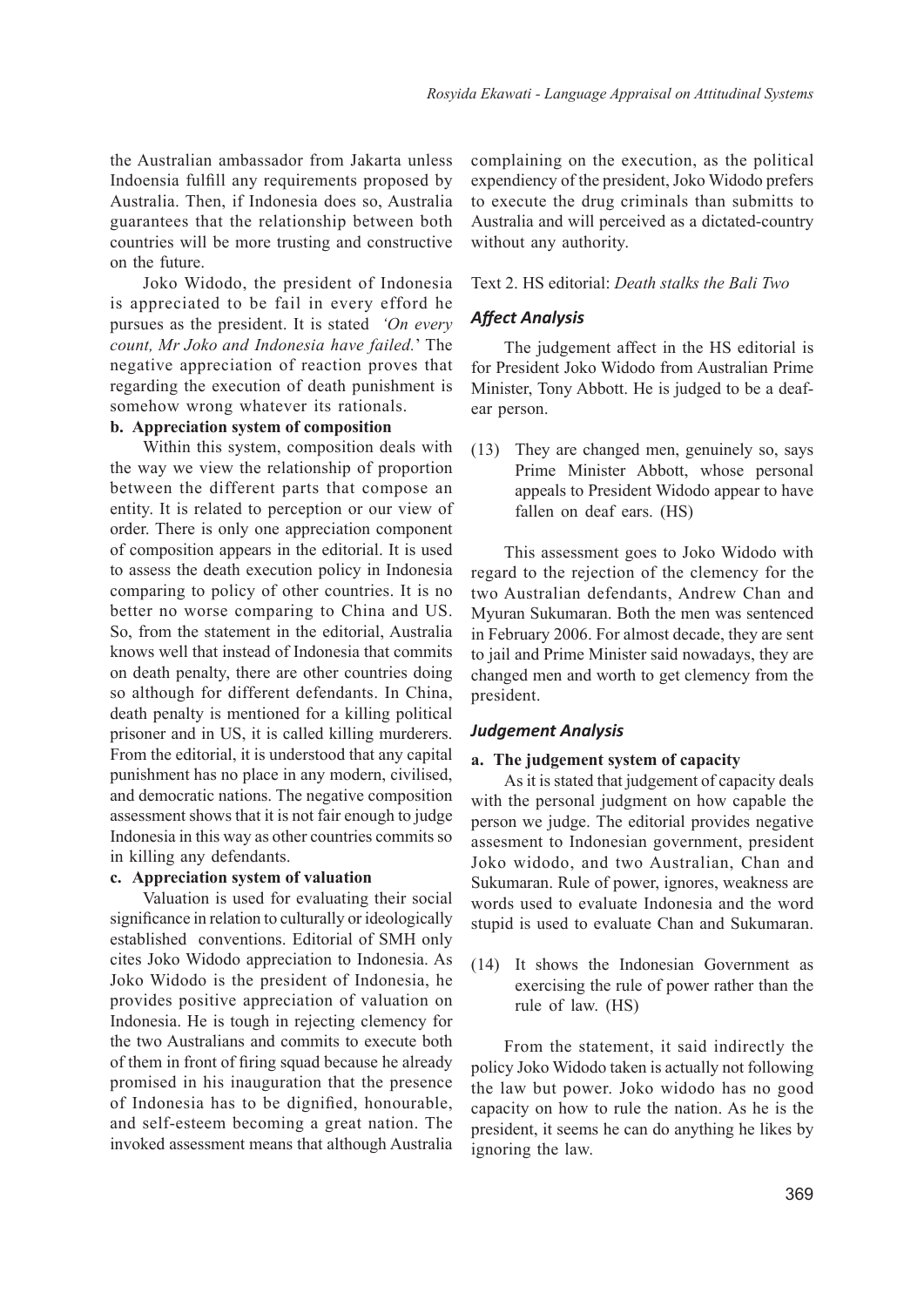Ruling the nation based on the power not the law, it shows the weakness not the strengh of the president.

(15) Many Indonesia politicians and members of the judiciary are against the death penalty and a moratorium on state killing would allow a national debate. That would show strength, not weakness, because weakness is what President Widodo shows now.'

So, instead of a deaf-ear person, Joko Widodo also does not pay attention on the debate of death penalty and killing others in Indonesia. It can be concluded that Joko Widodo is not capable to face and solve any problems in Indonesia.

HS editorial also assesses two Australians who got death sentence because of drug trafficking in negative judgement to be stupid men. It is invoked that what they did in 2005 is stupidity of people. They do not understand the risk of trafficking drugs in Indonesia and the rule for such arrested person for it.

# **b. The judgement system of tenacity**

Only one judgement of tenacity in HS editorial. It is for President Joko Widodo. '*President Joko Widodo...remains determined to carry out the executions*.' Joko Widodo does not lay his shoulder to other country, but as the president of the sovereign country, he stands strong to do what he believes is good for the nation. From the perspective of Australian, it is kind of negative thing as he does not realize the clemency for people who have changed.

# **c. The judgement system of normality**

Judgement of normality deals with how special of the thing or people. In the editorial, this evaluation is for the execution of death penalty for the Australian.

(16) Preparations for what seems the *inevitable* execution by firing squad of Chan and Sukumaran ignores an appeal on their behalf still to be dealt with by the Indonesian courts'. (HS)

From Australian perspective, this kind of specialty is negative because it refers to the killing. Something that cannot be avoided means that it is

## special or extraordinary.

# **d. The judgement system of propriety**

Judgement system of propriety delivers for the process of transfer for execution and its execution, Chan and Sukumaran, Indonesian government, and president Joko Widodo. *Tragic rush, greedy, selfish, cruel and unusual punishement, barbarity, barbarous state, and power crude*. All judgements are in negative perspective.

- (17) Two greedy, stupid and selfish Australians have turned their lives around in an Indonesian prison. (HS)
- (18) What is happening to Chan and Sukumaran is cruel and unusual punishment, with the final barbarity to come from their deaths by firing squad.(HS)
- (19) President Widodo's actions have presented Indonesia to the world as a barbarous state, the display of its power crude and unforgiving. (HS)

The process of transfering the defendants is categorised into negative thing as a tragic rush and the exucution is a kind of barbarity. Killing other with any reasons is inhuman. Those are assessment for Indonesia. Further, Indonesia is regarded as a barbarous state and the punishement is very cruel and unusual. While Joko Widodo is also judged as a power crude. He only lays on power instead of law.

Then, negative assessment is also for Chan and Sukumaran. They are considered to be greedy and selfish because they let themselves to turn their lives in Indonesia prison. The consequences of greedy and selfish things they did for drug trafficking.

# *Appreciation Analysis*

# **a. The appreciation system of reaction**

Analysis of reaction is for Chan and Sukumaran. They are different men as they have been rehabilitated. Although they was sentenced in court and must live in jail for several times, almost a decade, they simply transform to be better persons. They are appreciated in positive way.

For the president Joko Widodo, negative appreciation is assigned. The expression of *deaf ears* represents Joko Widodo as the person who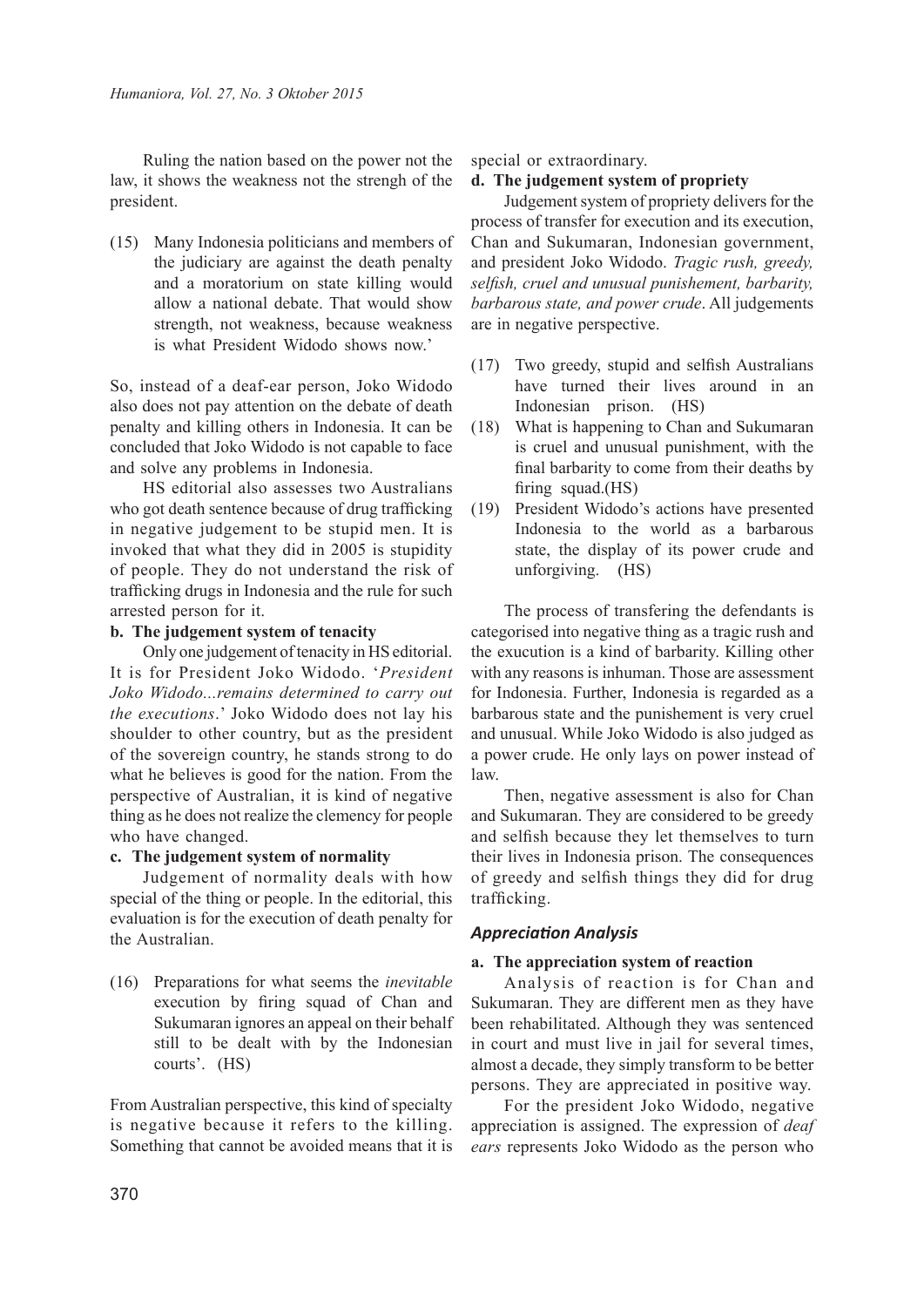are not able to listen to others. This assessment is simultaneously for appreciation and dissatisfaction. Negative appreciation and negative affect both are for Joko Widodo.

## **b. The appreciation system of valuation**

In HS editorial, there two kind of valuations, either negative or positive. The negative valuation such as unforgiving and positive valuation such as has been ordained a practising pastor and has been a mentor, and changed man.

- (20) ...Chan has been ordained a practising pastor and Sukumaran has been a mentor to other prisoners... (HS)
- (21) They are changed men, genuinely so, says Prime Minister Abbott...(HS)

The positive valuations points to Andrew Chan and Myuran Sukumaran, while negative valuation is both for them and president Joko Widodo. The word *unforgiving* is an expression for the act of executing Chan and Sukumaran. Editor says that it is not kind for expossing powerfulness of Joko Widodo but display the Indonesia as the barbarous country to the world. That is unforgiving.

# *Ideology Analysis*

Ideological working of language used in the editorials can be noticed from the affect, judgement, and appreciation, either positive or negative. Van Dijk (2000) defines ideologies as a complex nature that may be expressed explicitly and then are easy to detect, but this may also happen very indirectly or implicitly. The overall strategy of most ideological work is (Van Dijk, 2000) say positive things about Us and say negative things about Them. Then, it is generally organized by a general strategy of positive self-presentation (boasting) and negative other-presentation (derogation) (Freeden, 2013; Van Dijk, 2006). It generally operates that our good things are emphasized and our bad things deemphasized, and the opposite for the others whose bad things will be enhanced, and whose good things will be hidden or forgotten.

Here, in the two editorials, the journalists want to expose that Indonesian government and president Joko Widodo individually are bad and wrong while Australia is good and right. The table below indicates the ideological working of language in SMH and HS editorials.

| <b>Ideological Working of Language in Editorials</b> |          |                                                                                                                                                                             |                                        |                                                                                                                                             |                                                                                                        |  |  |
|------------------------------------------------------|----------|-----------------------------------------------------------------------------------------------------------------------------------------------------------------------------|----------------------------------------|---------------------------------------------------------------------------------------------------------------------------------------------|--------------------------------------------------------------------------------------------------------|--|--|
| <b>Attitudinal System</b>                            |          | <b>Sydney Morning Herald</b>                                                                                                                                                |                                        | <b>Herald Sun</b>                                                                                                                           |                                                                                                        |  |  |
|                                                      |          | Indonesia                                                                                                                                                                   | Australia                              | Indonesia                                                                                                                                   | Australia                                                                                              |  |  |
| Affect                                               | Positive |                                                                                                                                                                             |                                        |                                                                                                                                             |                                                                                                        |  |  |
|                                                      | Negative |                                                                                                                                                                             | worst fears.<br>replete with<br>doubt, |                                                                                                                                             | guilt                                                                                                  |  |  |
| Judgement                                            | Positive |                                                                                                                                                                             | Right                                  |                                                                                                                                             |                                                                                                        |  |  |
|                                                      | Negative | incapable, evil,<br>barbarism, gross error<br>of judgement, cruel,<br>inhumane, haphazard,<br>inconsistent, fraud,<br>culpability, simply<br>wrong, futility,<br>inhumanity |                                        | tragic rush, rule of<br>power, inevitable,<br>ignores, determined,<br>weakness, cruel, final<br>barbarity, barbareous<br>state, power crude | greedy, stupid,<br>selfish                                                                             |  |  |
| Appreciation                                         | Positive |                                                                                                                                                                             |                                        |                                                                                                                                             | different men.<br>changed men, has<br>been ordained a<br>practising pastor<br>and has been a<br>mentor |  |  |
|                                                      | Negative | have failed                                                                                                                                                                 |                                        | deaf ears, unforgiving                                                                                                                      |                                                                                                        |  |  |

| Table 1.                                      |  |
|-----------------------------------------------|--|
| Ideological Working of Language in Editorials |  |